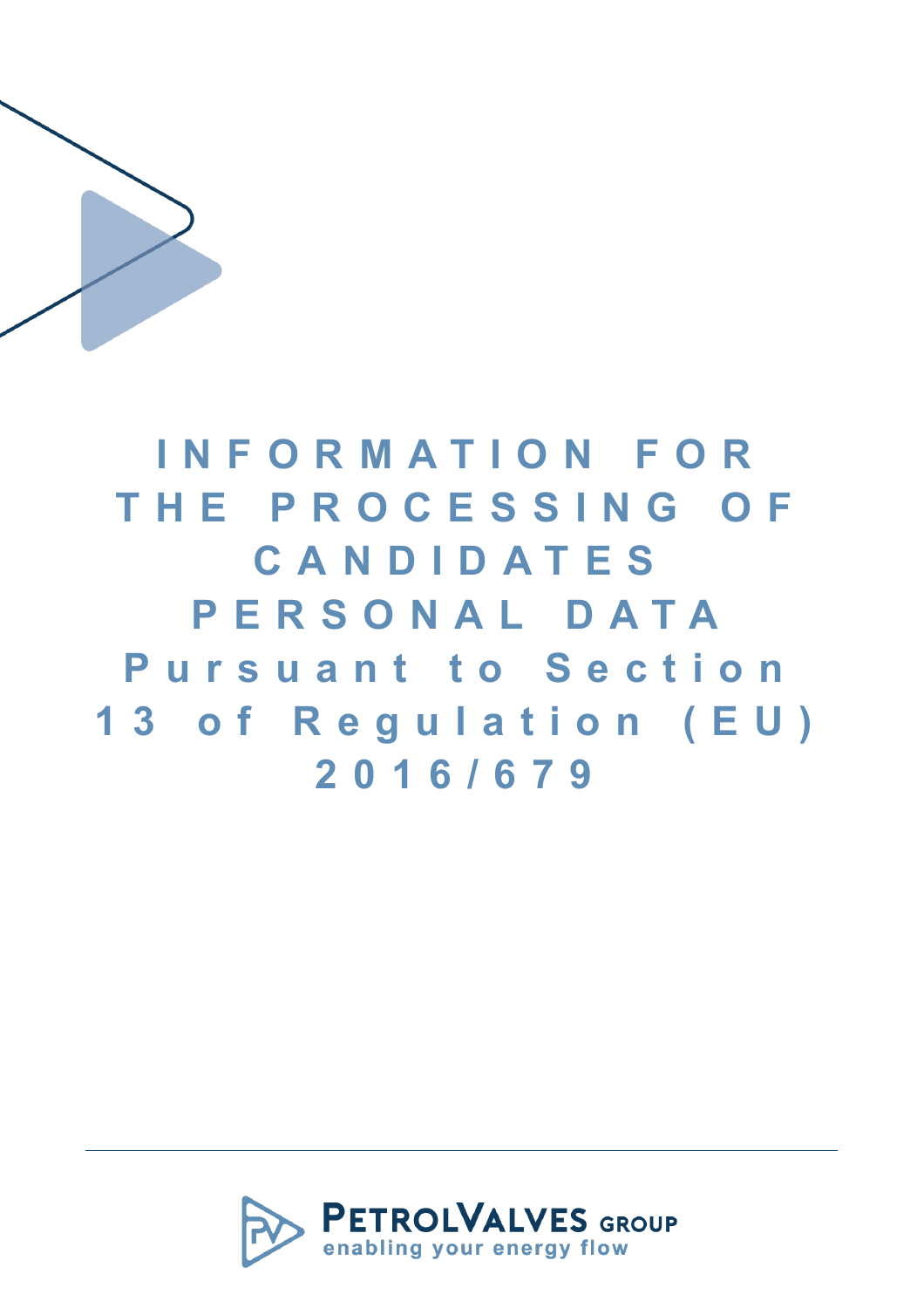**I N F O R M A T I O N F O R T H E P R O C E S S I N G O F C A N D I D A T E S P E R S O N A L D A T A P U R S U A N T T O S E C T I O N 1 3 O F R E G U L A T I O N ( E U ) 2 0 1 6 / 6 7 9**

## **TO THE CANDIDATE:**

This privacy information describes the procedures used by PetrolValves S.p.A. (the **"Company"**), in its capacity as data controller, to gather, store and use your personal data, including the personal features and details of your career history and skills spontaneously provided in your CV or collected when you applied for employment we advertised. Your personal data will be processed in compliance with the principles of fairness, lawfulness and transparency.

# **DATA CONTROLLER, DATA PROCESSOR**

Petrolvalves S.p.A., based in Viale Luigi Majno 17/A - 20122 Milan (MI) is the data controller of your personal data.

You may contact the data controller through the internal data processor, sending a request to the e-mail address: [furioso.alessandra@petrolvalves.it](mailto:furioso.alessandra@petrolvalves.it)

## **PURPOSES OF THE PROCESSING**

Your data will be processed using appropriate technical and organizational measures that ensure the strictest security and confidentiality, through archives and paper media, digital media and IT systems.

The sole purpose of the processing is to select personnel in order to establish a possible employment relationship.

## **METHODS AND PLACE OF PROCESSING**

Your data will be processed with manual, automated, paper, IT and electronic methods aimed at storing, managing or transmitting data in an appropriate manner to ensure the security and confidentiality of data pursuant to the provisions of section 32 of Regulation (EU) 2016/679 (the "**Regulation**").

Processed data are stored at the Company' premises.

We will process your personal data only if necessary to attain the purposes described above. Personal data not necessary for the attainment of these purposes will be deleted by our personnel, acting under the authority of the controller or of the processor.

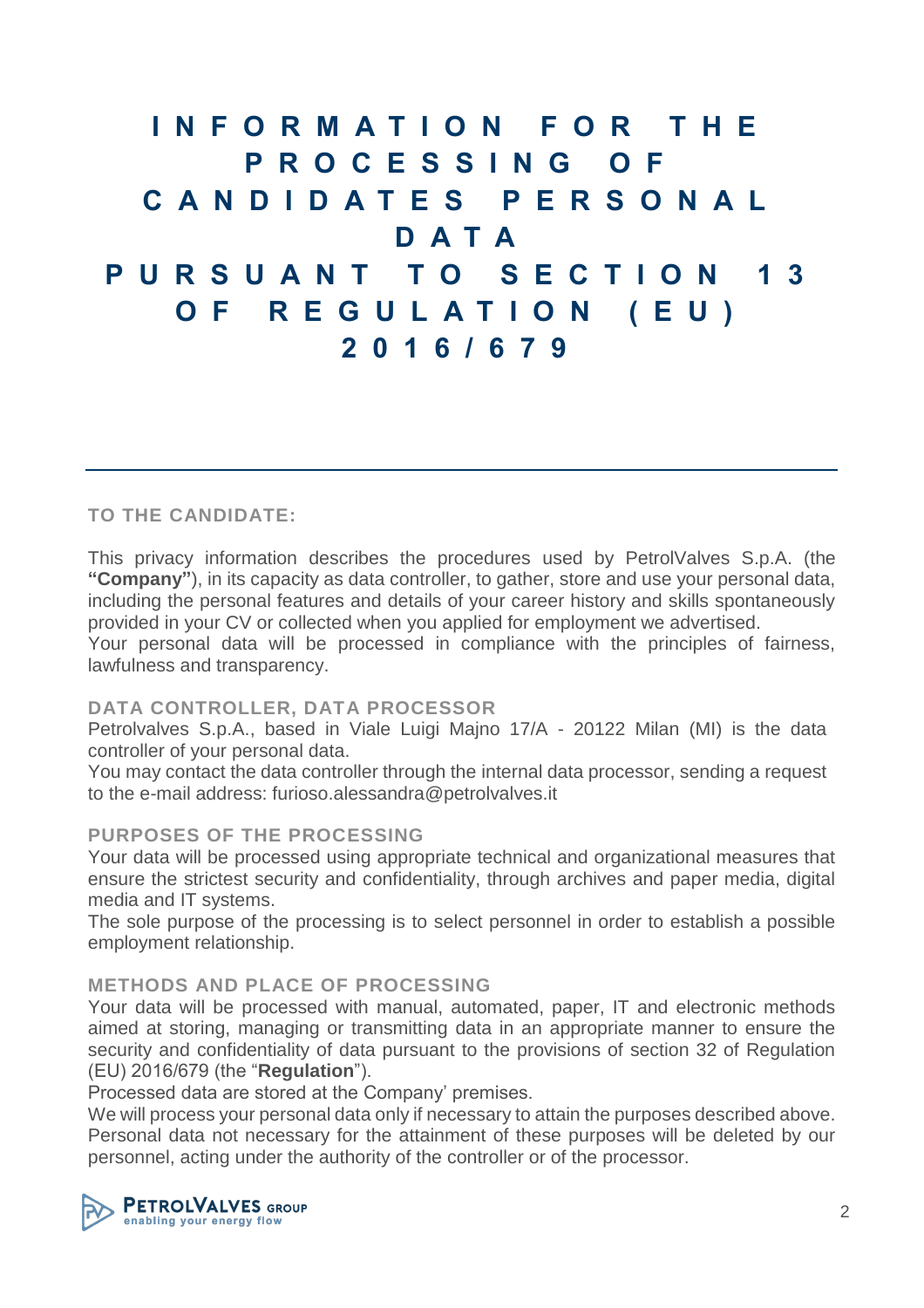## **DATA STORAGE**

Your personal data will be stored for the length of time strictly necessary to attain the purposes and in all cases for a period not exceeding two years.

#### **LEGAL BASIS FOR PROCESSING AND SUPPLYING DATA**

The processing of your personal data is necessary for the execution of pre-contractual measures and the fulfillment of legal obligations. Therefore, your prior consent to data processing is not required.

However, some data collected may belong to particular categories of personal data, such as for example data revealing a legally protected status, membership to a certain ethnic group, to a political party and/or to a trade union.

Your sensitive data may be processed by the Company only with your explicit consent.

In all cases, those data will be processed only for the purposes described in this information and only in order to allow you to take part to the selection procedure.

In order to guarantee a further protection of the special categories of personal data, we will collect only sensitive data relevant for the purposes of the evaluation of your profile, skills and professional expertise to the extent that such information is necessary for a possible employment relationship or relationship as an independent contractor, provided this is not in contrast with the law regarding employment matters.

The supply of personal data to the Company is mandatory to take part to the selection procedure in order to establish a possible employment relationship.

Any refusal to supply the data requested or their inaccuracy may lead to the impossibility of achieving such purpose.

## **DISCLOSURE AND COMMUNICATION OF DATA**

Your personal data will not be disclosed unless it is necessary to fulfill the obligations provided for by the law or regulations.

Your personal data will be processed by persons in the company in their capacity as officers acting under the authority of the controller or of the processor (belonging to the Human Resources Department) and by external subjects who hold specific positions mainly of an administrative or accounting nature on behalf of the Company, who will act as data processor. The Company may also process your data through external companies which will act as data managers.

Your personal data may also be communicated to other companies of the PetrolValves group in Italy or abroad (including extra UE countries, in particular the following countries: **Singapore, Norway, Kazakhstan, United States of America, Australia, Brazil**) for the purposes of the evaluation of your profile and hiring process.

The list of such officers is constantly updated and is available at the premises of the Company at your request.

Any possible communication to third parties will exclusively be done in order to purse the purposes described in this information.